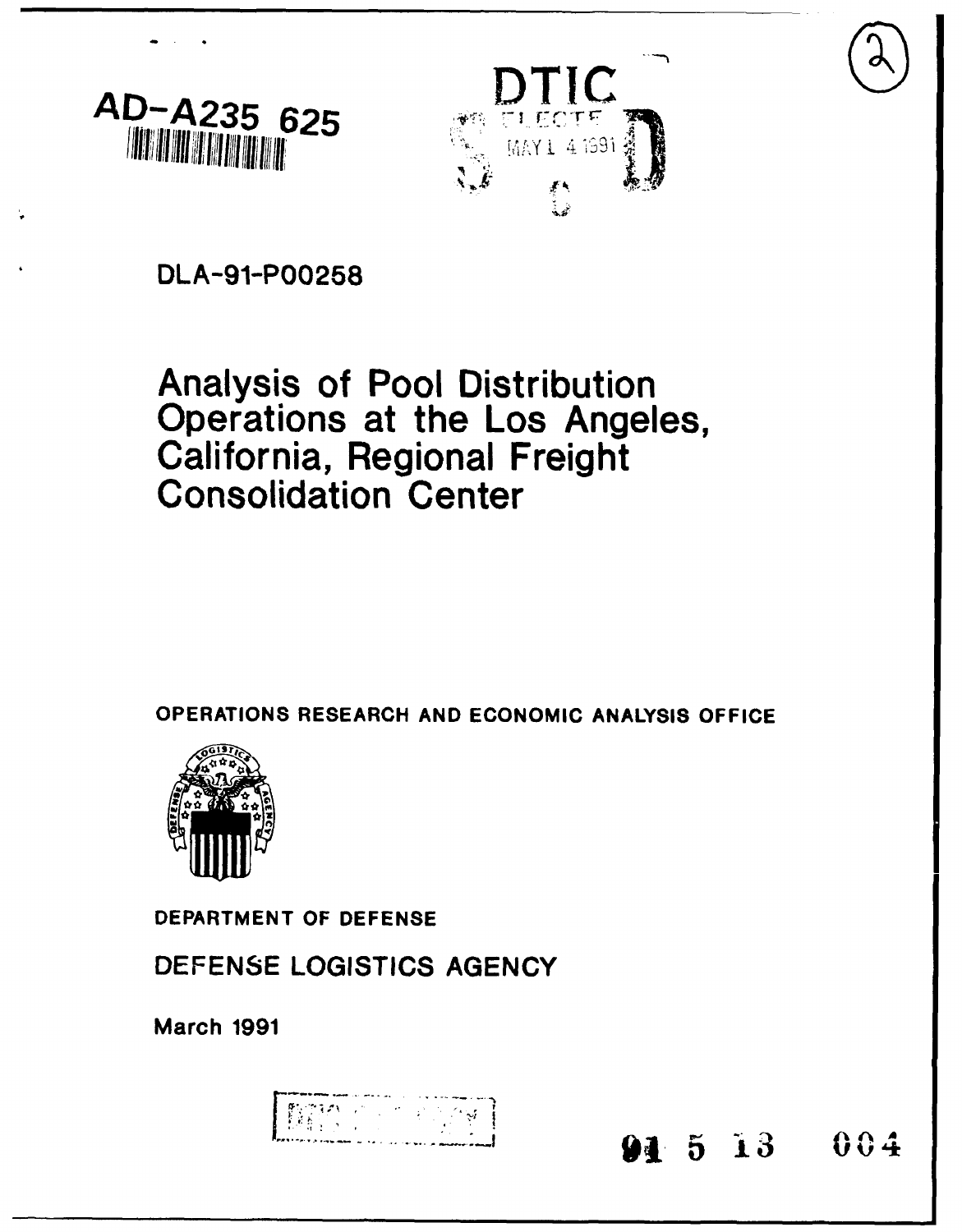|          | WIIS GRAAI                             |   |
|----------|----------------------------------------|---|
| DTIC TAB |                                        |   |
|          | Unannovnund                            | Μ |
|          | Justification                          |   |
|          |                                        |   |
|          |                                        |   |
|          | Distribution/                          |   |
|          | Availability Scdes                     |   |
|          | $\overline{\text{A}}\text{val}$ and/or |   |
| teiC     | Special                                |   |
|          |                                        |   |
|          |                                        |   |

**DATE** 

DLA-91-P00258

Analysis of Pool Distribution Operations at the Los Angeles, California, Regional Freight Consolidation Center

**OPERATIONS** RESEARCH **AND ECONOMIC ANALYSIS OFFICE**

Mark Kleinhenz

March **1991**

DEPARTMENT OF **DEFENSE**

**DEFENSE LOGISTICS AGENCY**

**CAMERON STATION.**

**ALEXANDRIA.** VIRGINIA 22304-8100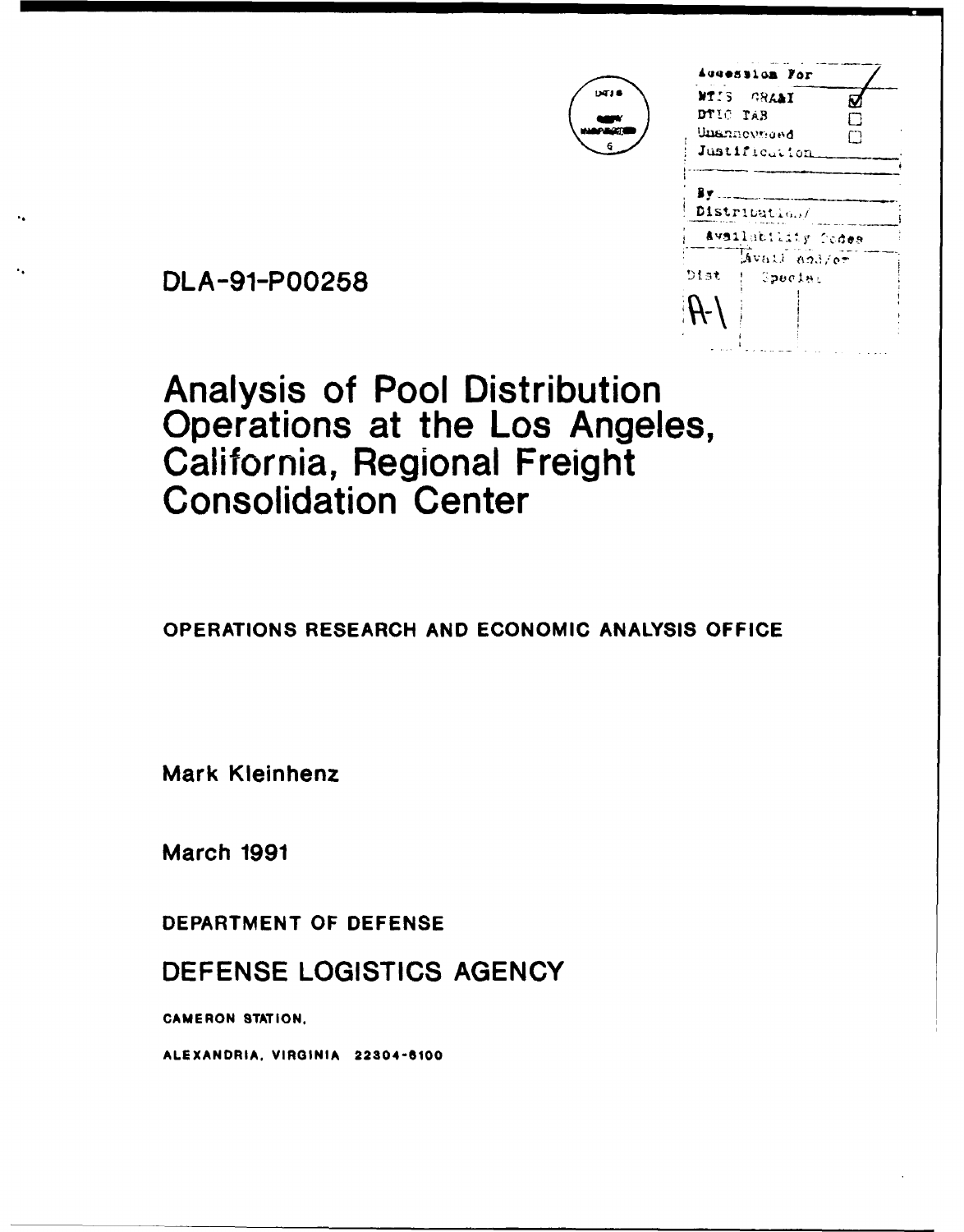

# **DEFENSE LOGISTICS AGENCY HEADQUARTERS CAMERON STATION ALEXANDRIA, VIRGINIA 22304-6100**



**IN REPLY REFER TO**

#### FOREWORD

The Analysis of Pool Distribution Operations at the Los Angeles, CA, Regional Freight Consolidation Center (Rr'CC), formerly known as an Enhanced DLA Distribution (EDDS) site, is an analysis of the cost effectiveness of pooling operations at the Los Angeles RFCC site in comparison with direct shipment to the customer. One outcome of Defense Management Review Decision 915 was that the EDDS mission was expanded to include a network of RFCCs. The Military Services will be able to route their EDDS-eligible shipments to these centers for ,onjilidati)i **with** freight from the Defense Logistics Agency depots for delivery to the ultimate customer. This expanded version of EDDS is now the "Regional Freight Consolidation Program."

The study covers the period January through September 1990. "Pooling" refers to the movement of freight from a depot in truckload quantities to an RFCC site. There the freight is "pooled" with freight from other depots to build larger less-than-truckload shipments for short distance hauls to the customer. This study is the third such analysis of the cost effectiveress of pooling operations at the Los Angeles site.

The two previous analyses estimated that pooling operations over their respective periods of study lost money. One of the conclusions of this study is that over the 9-month period studied, an estimated \$89,068 were saved. Two of the scenarios performed during the sensitivity analysis estimated that additional transportation dollars could have been saved if certain managerial changes in pooling operations had been in effect at the start of the period.

The study recommends that pooling operations be continued at the Los Angeles RFCC and that a fourth study be performed to confirm that pooling operations are continuing to save transportation dollars.

Aggistant Director Office of Policy and Plans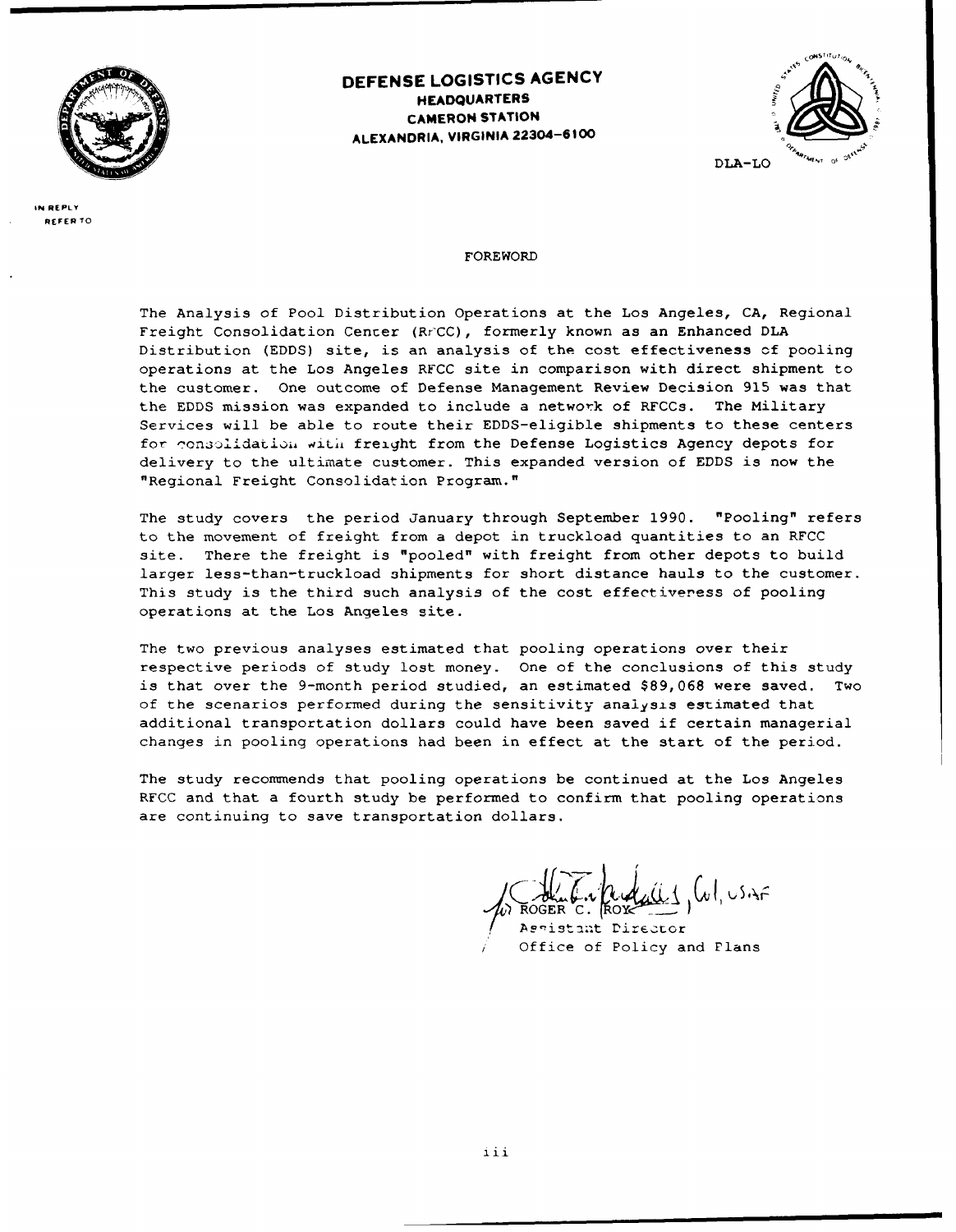**1.** INTRODUCTION. The Defense Logistics Agency's (DLA) Operations Research And Economic Analysis Management Support Office was tasked by the DLA Directorate of Supply Operations, Transportation Division, to provide an analysis of the savings/loss associated with the operation of the Regional Freight Consolidation Program (RFCP), formerly known as the Enhanced DLA Distribution System (EDDS), for the Los Angeles Regional Freight Consolidation Center (RFCC).

#### A. Background.

In December 1988 the first phase of the implementation of the EDDS was initiated, beginning with the establishment of pooling operations at the Los Angeles commercial site. The Los Angeles EDDS Transportation Cost Analysis for Pool Delivery, DLA-LO Project No. DLA-90-P90108, covering the period December 1988 to June 1989, was the first analysis of the effectiveness of pooling operations. The study concluded that the cost of pool delivery operations had exceeded the cost of direct delivery by an estimated  $$200,000.^{\text{T}}$  The second study to analyze EDDS pooled delivery operations at the Los Angeles EDDS site, DLA-LO Project No. DLA-91-P00070, covered the period of July 1989 to December 1989. This analysis determined that losses in transportation dollars through pooling operations had been reduced to approximately \$82,000 for the period.

One outcome of Defense Management Review Decision (DMRD) 915 was that the EDDS mission was expanded to establish a network of Department of Defense regional freight consolidation centers. The Military Services can route their EDDSeligible shipments to these centers for consolidation with freight from the DLA depots for delivery to the ultimate customer. This expanded version of EDDS is called the "Regional Freight Consolidation Program."

Information on the cost effectiveness of the depot pooling operations at the Los Angeles RFCC is needed to obtain an estimate of the magnitude of savings/loss DLA is experiencing as a result of implementation. Using this information, DLA management can determine what corrective action, if any, is required. The principal purpose of the RFCP is to reduce transportation costs while simultaneously maintaining the required level of customer service. This purpose is in accordance with DMRD 915, a Department of Defense directive concerned with reducing transportation costs.

1. Defense Logistics Agency, Initial Transportation Cost Analysis of the Enhanced Defense Logistics Agency Distribution (EDDS) I-3 Angeles **EDD\$** Site, March 1990, DLA-90-P90108.

2. Defense Logistics Agency, Los Angeles EDDS Site Transportation Cost Analysis for the Pooling Phase July - December 1989, October 1990, DLA-91-P00070.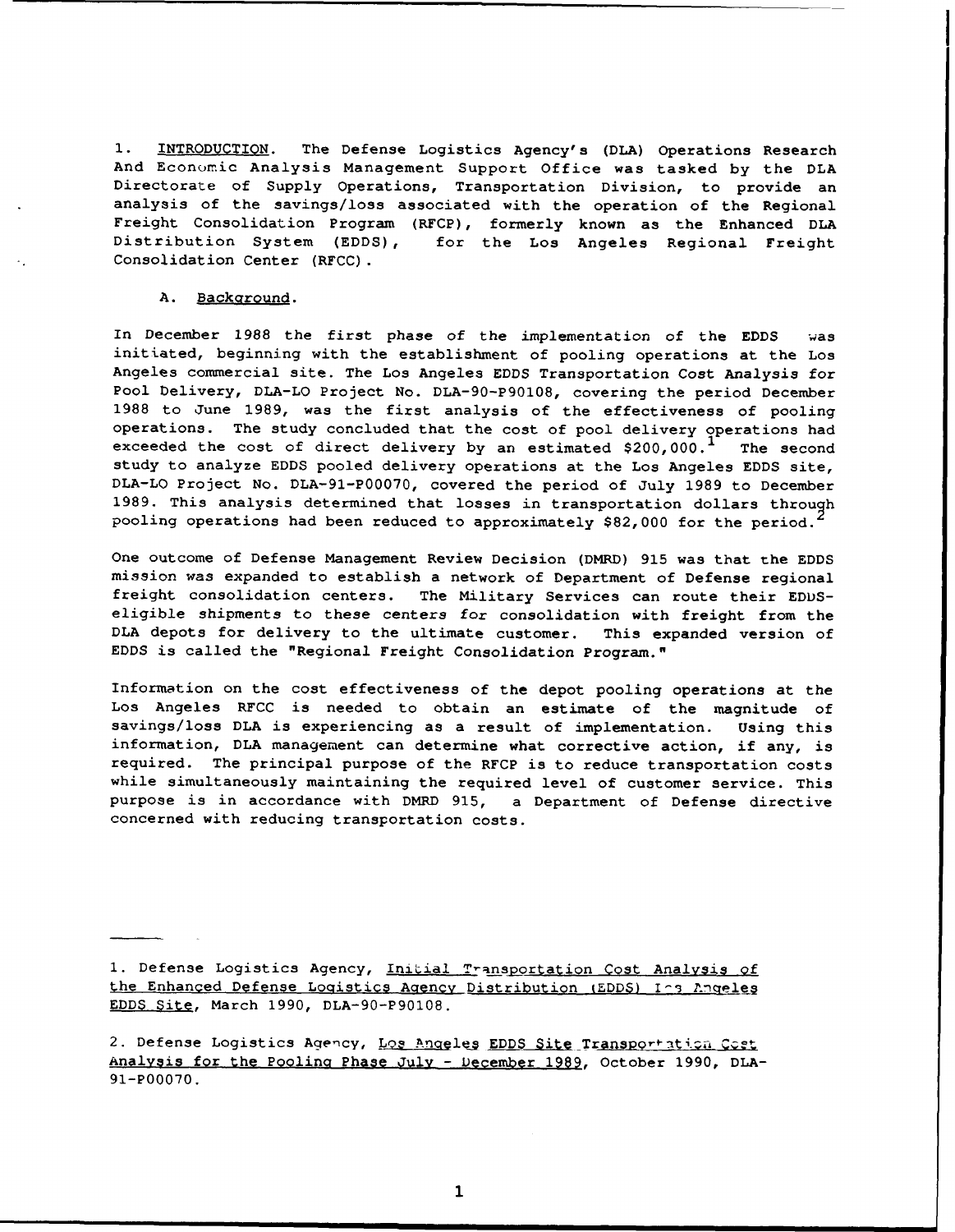B. Problem Statement. Determine the magnitude of savings/loss in transportation dollars that **DLA** is realizing as a result of the implementation of corrective actions to the pooling operations for the Los Angeles RFCC.

#### **C.** Objectives.

**1.** Calculate the cost of shipments without the implementation of the RFCP in the Los Angeles region.

2. Calculate the cost of shipments under the RFCP distribution method.

**3.** Compare the **coit** results without RFCP implementation with the RFCP cost results.

### **D. Sope.**

**1.** The study will collect depot shipment data for the Los Angeles RFCC for January through September **1990.**

2. The RFCC data will consist of all "pooled" shipment data on the Los Angeles RFCC tapes that are available for January through September **1990.**

## **E.** Assumptions.

**1.** Shipments assumed to go direct were built from the RFCC files **by** aggregating **by** inbound Government Bill of Lading (GBL) and Destination Cross Reference (DCR) code.

2. **All** direct shipments were assumed to be moved **by** the prime carrier.

#### II. METHODOLOGY.

#### **A.** Calculation of Cost of Shipments without RFCP Implementation.

**1.** The rates to estimate the cost of shipments without RFCP implementation were obtained through an October 1990 data call. The data call was made to obtain the most applicable tenders in use under the Guaranteed Traffic Program (GTP) for the current study period.

2. **All** data on the RFCC tapes were aggregated by inbound GBL and freight consignee, as defined by the DCR code, to build shipments. Using the "missed consolidation percentage" (MCP) for each DLA depot, the number of shipments was increased according to the MCP to simulate the fact that consolidation of shipments to customers is not perfect. For example, the MCP for Defense Depot, Mechanicsburg, is estimated to be 15.3 percent. Under the direct shipment scenario, 15.3 percent of the total number of GBLs built from the data for Mechanicsbura were aplit into two shipmenta of equal weight. This method of building shipments was repeated for the remaining five depots using the following MCPs: 8.0 percent for Defense Depot, Tracy, CA, 2.5 percent for Defense Depot, Columbus, OH, 15.3 percent for Defense Depot,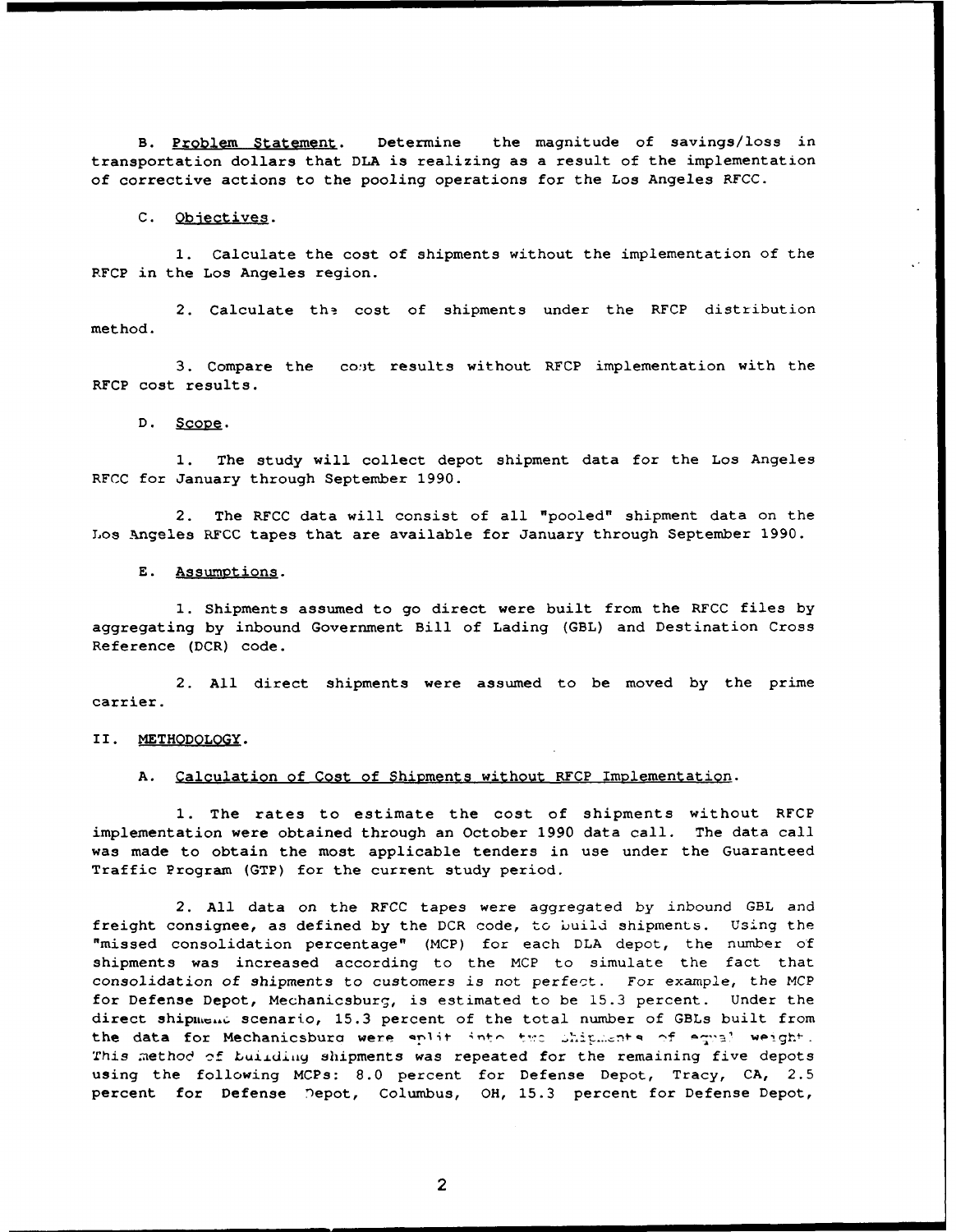Memphis, **TN, 8.0** percent for Defense Depot, Richmond, VA, and **1.0** percent for Defense Depot, Ogden, **UT. All** shipments were rated using the applicable GTP tenders zo obtain an estimate of the cost of traffic without RFCP implementation.

## B. Calculation of Cost of RFCP Shipments.

**1.** To calculate the cost of shipments from the depots to the RFCC, the data were aggregated by inbound GBL to the RFCC. This aggregate weight was rated using the applicable GTP tenders to obtain the cost of this first transportation leg.

2. To calculate the cost of the second transportation leg (RFCC to the customer) shipments were aggregated by outbound GBL. Shipments were rated by weight and mileage using the rates negotiated for the Los Angeles RFCC pooled shipments. The rate schedule applied was the same schedule as used in the previous study.

3. The total cost of an RFCP shipment is the sum of the costs calculated as described in paragraphs II B.1 and II B.2.

#### III. ANALYSIS.

#### A. Results.

Table **1** shows the results of the transportation cost comparison between direct shipment and shipment through RFCC. The columns are arranged according to depot. "DDMP" is Defense Depot, Mechanicsburg, PA, "DDTC" is Defense Depot, Tracy, **Cl-,** "DDCO" is Defense Depot, Columbus, OH, "DDMT" is Defense Depot, Memphis, TN, "DDRV" is Defense Depot, Richmond, VA, and "DDOU" is Defense Depot, Ogden, UT. The "Direct Delivery Cost Estimate" is the estimated cost of shipping from the depots direct to the customer. The next sections divide the RFCP cost into an inbound cost (transportation cost from depots to RFCC) and outbound cost (transportation cost from RFCC to customers) . The "Total RFCP Cost" is the sum of the RFCC inbound cost and the RFCC outbound cost. This format is consistent with the format presenting results in previous RFCP pooling studies and it is the format vised throughout this report to analyze the effect of various scenarios.

Table 1 presents the results of the cost comparison study for the period January through September 1990. The cost of direct delivery is estimated to have been \$1,621,013. This cost total is based on an estimated number of direct shipments of 22,317. The inbound transportation cost to the RFCC is calculated to be \$561,539, based on 1371 actual shipments from the depots to the Los Angele3 RFCC. The outbound cost from the RFCC to the customers is calculated to be \$970,406. Adding the inbound and outbound cost of RFCC and subtracting from the estimated direct delivery cost yields an estimated savings of \$89,068 for the 9 months. Significantly the cost per hundredweight (C/Cwt) out-, of the Los Angeles RFCC has been reduced considerably since the last study period. For July through December 1989, the rate was 7.35 \$/Cwt. For the period covering the past 9 months the rate had been reduced to 6.45 \$/Cwt.

**3**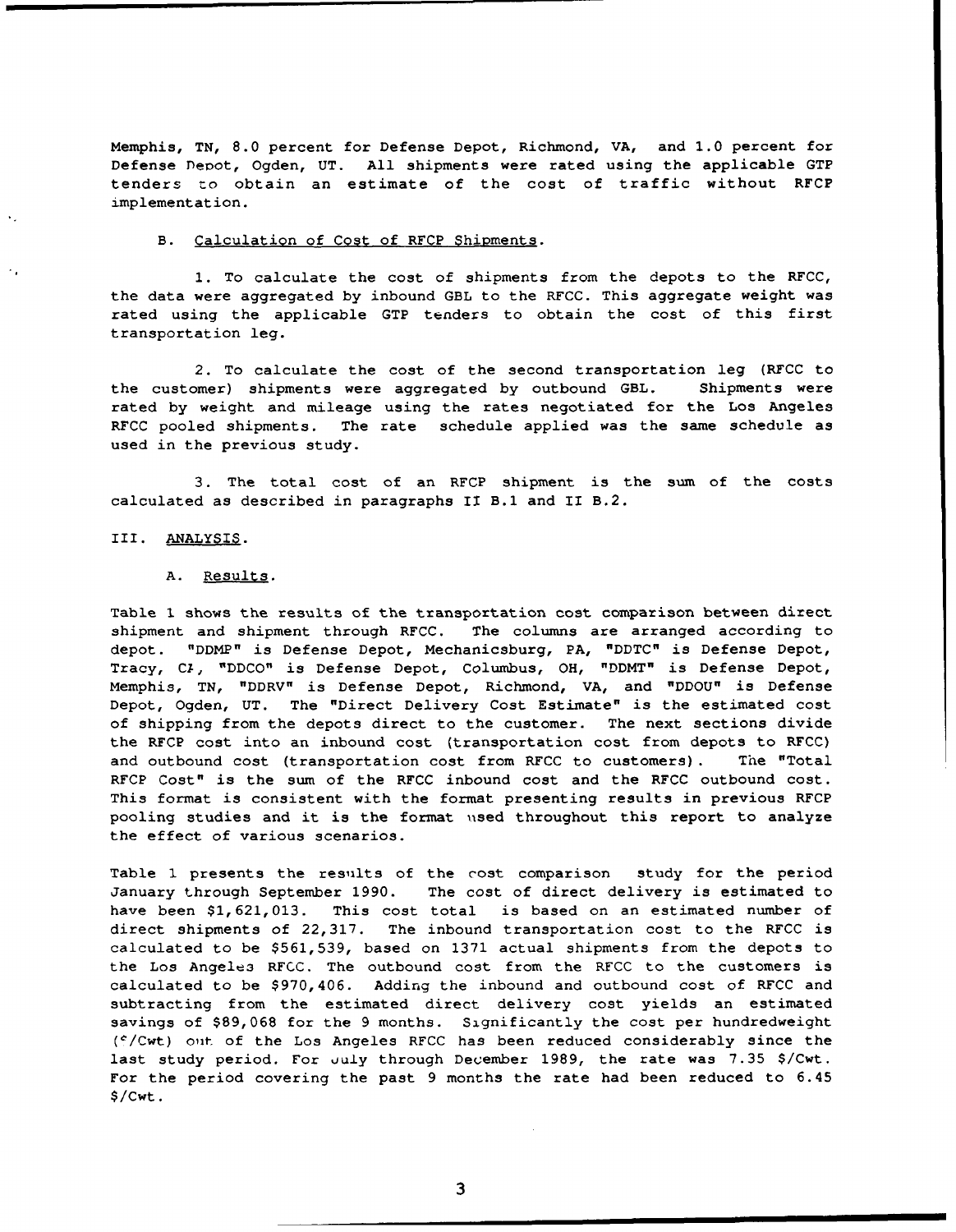### Table **1**

## DIRECT COST VS RFCP **COST JANUARY -** SEPTEMBER 1990

Direct Delivery Estimate

| <b>DDMP</b> | DDTC | DDCO | DDMT | DDRV | DDOU | Total                                                                       |
|-------------|------|------|------|------|------|-----------------------------------------------------------------------------|
|             |      |      |      |      |      | Wgt 863,331 6,386,935 561,860 1,585,915 868,547 4,780,689 15,047,277        |
|             |      |      |      |      |      | GBLs 2,949 7,394 1,616 2,914 2,447 4,997 22,317                             |
|             |      |      |      |      |      | Cst \$180,209 \$564,698 \$106,864 \$236,410 \$165,667 \$367,165 \$1,621,013 |

## RFCP First Leg - Inbound Transportation Cost

|      |  |                 |                 | Wgt 863,331 6,386,935 561,860 1,585,915 868,547 4,780,689 15,047,277  |
|------|--|-----------------|-----------------|-----------------------------------------------------------------------|
| GBLs |  | 300 274 243 101 | 294 2012<br>159 | 1371                                                                  |
|      |  |                 |                 | Cst \$87,370 \$128,155 \$58,741 \$112,280 \$86,538 \$88,455 \$561,539 |

## RFCP Second Leg - Outbound Transportation Cost

|                 | Weight | 15,047,277  |
|-----------------|--------|-------------|
|                 | GBLs   | 7,679       |
|                 | Cost   | \$970,406   |
| Total RFCP Cost |        | \$1,531,945 |

Cost Difference (Direct - RFCP)  $$89,068$ 

**( ) -** Loss

Since the same pooling rate schedule was used in this study as in the previous study, the reduction in the average pooling rate is attributed to improved consolidation performance at the RFCC. Figure 1 presents a comparison of the distribution of shipment sizes out of the RFCC during the July **-** December **1989** study and for the current study.

 $\overline{\mathbf{A}}$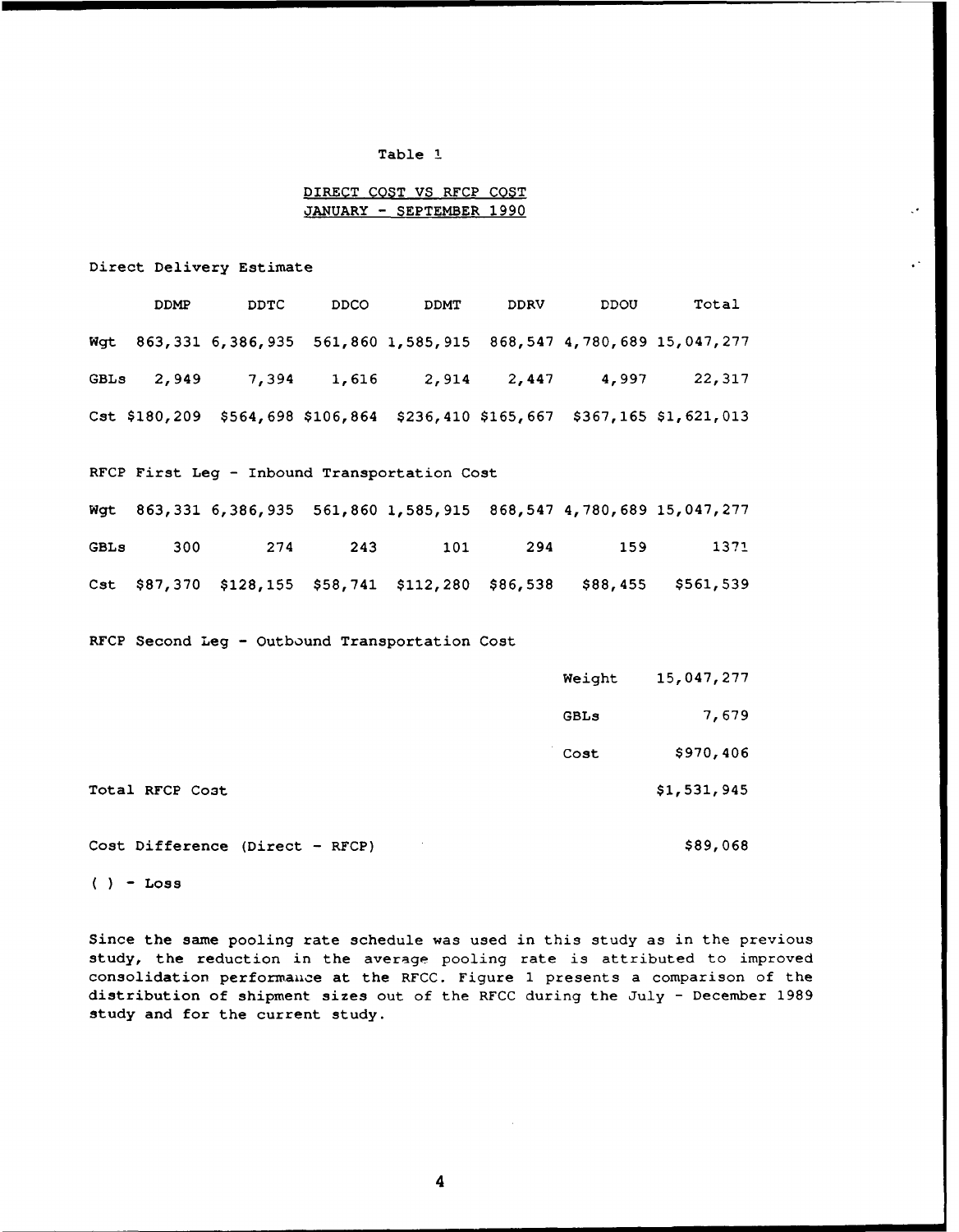

M Jul-Dec 83 Jan-Sep 90

The "y" axis is the percentage of all weight shipped and the "x" axis shows<br>the weight categories. As an example, for the 10K weight category (10,000 to<br>19,999 pounds) for July - December 1989 approximately 20 percent of shifted more to the higher weight categories than the distribution for the<br>previous period, indicating better consolidation of freight. In Appendix A,<br>tables A-1 and A-2 present the data that were used to generate Figure 1

## B. Sensitivity.

To gain insight into the program changes required to make the RFCP pooling<br>phase more cost effective, several scenarios were examined. The scenarios, in<br>the order presented, are: (1) distribution of savings, (2) implementa a fixed charge for small pooled shipments (under 70 pounds) and (3) cost results of implementing the round-robin and fixed charge for small pooled shipments.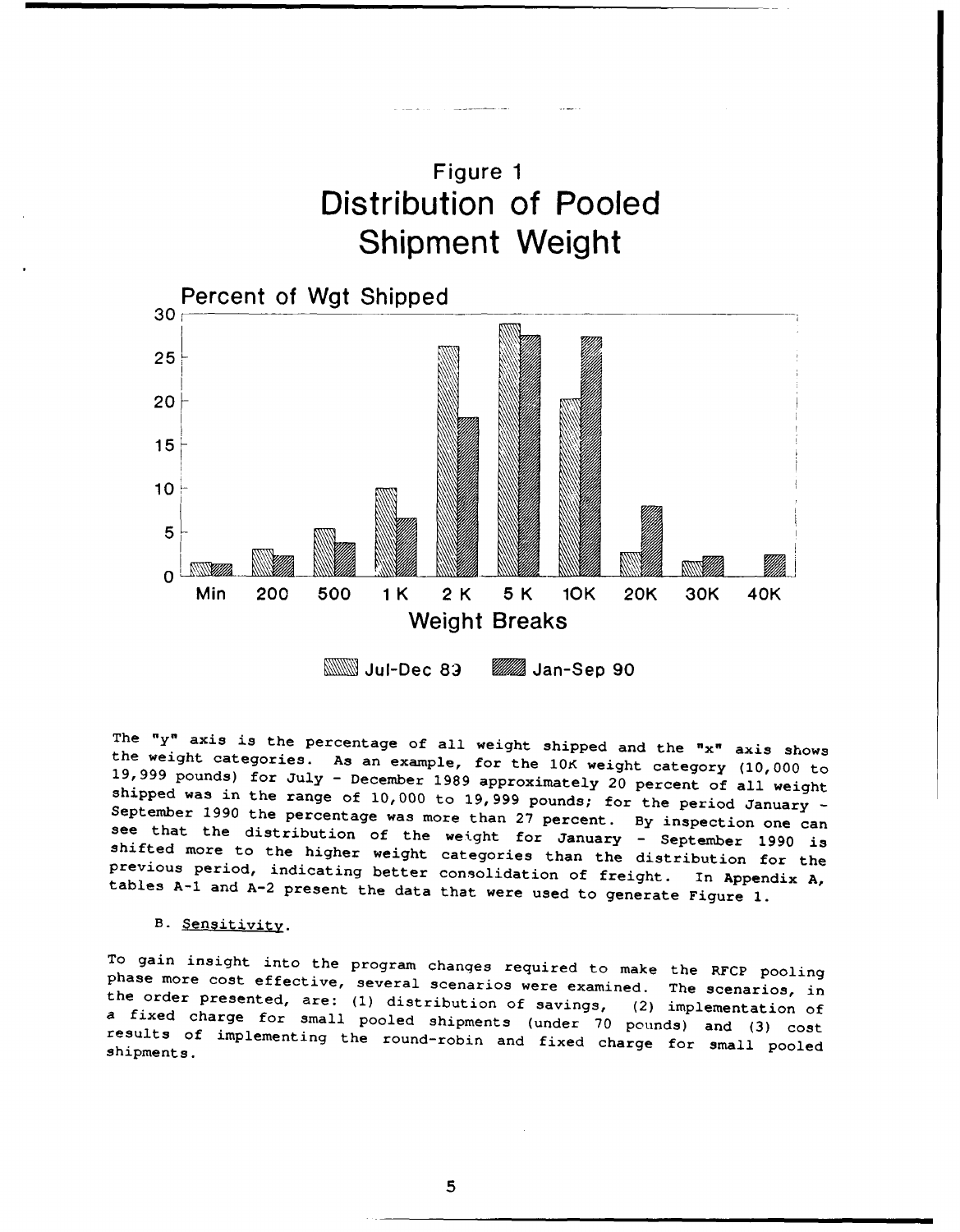#### 1. Distribution of Savings.

One question of particular interest is whether the savings of \$89,068 is evenly distributed throughout the period or whether the savings accrued towards the end of the study period. To answer this question, the analysis was reneated, concentrating on the period of July through September 1990. Table 2 presents the results of this analysis. The total weight for this period is 5,479,046 pounds. The cost comparison shows that there was an estimated savings of \$41,658. This figure represents 46.8 percent of the total estimated savings for the 9-month study period (\$89,068) indicating the larger portion of the net savings did occur in the final 3 months. Therefore the remaining scenarios will focus on the July through September period.

#### Table 2

## DIRECT COST **VS** RFCP COST **JULY -** SEPTEMBER **1990**

Direct Delivery Estimate

| DDMP | DDTC | DDCO | <b>DDMT</b> | <b>DDRV</b> | DDOU                                                         | Total                                                             |
|------|------|------|-------------|-------------|--------------------------------------------------------------|-------------------------------------------------------------------|
|      |      |      |             |             |                                                              | Wgt 337,825 2,287,771 242,878 711,914 359,733 1,538,925 5,479,046 |
|      |      |      |             |             |                                                              | GBLs 917 2,418 546 1,121 658 1,658 7,318                          |
|      |      |      |             |             | Cst \$62,684 \$194,498 \$40,928 \$100,212 \$56,458 \$120,312 | \$575,092                                                         |
|      |      |      |             |             |                                                              |                                                                   |

## RFCP First Leg **-** Inbound Transportation Cost

|  |  |  | Wgt 337,825 2,287,771 242,878 711,914 359,733 1,538,925 5,479,046   |     |
|--|--|--|---------------------------------------------------------------------|-----|
|  |  |  | GBLs 70 84 77 32 76 46                                              | 385 |
|  |  |  | Cst \$30,636 \$44,489 \$24,349 \$47,318 \$33,873 \$28,502 \$209,167 |     |

RFCP Second Leg - Outbound Transportation Cost

| Weight | 5,479,046 |
|--------|-----------|
| GBLs   | 2,230     |
| Cost   | \$324,267 |
|        | \$533,434 |
|        |           |

Cost Difference (Direct - RFCP) \$41,658

**-** Loss

Total RFCP Cost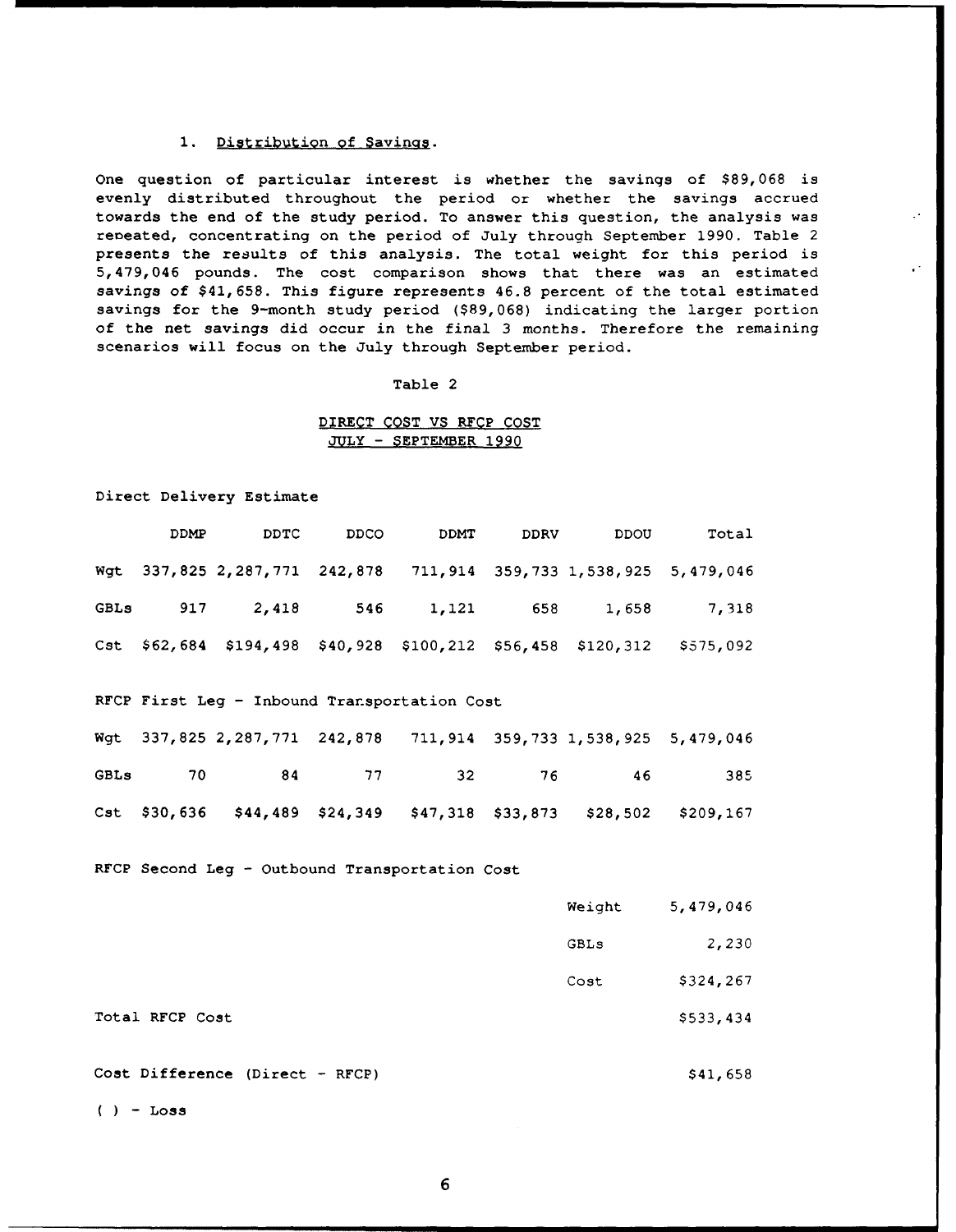## 2. Fixed Charge For Pooled FreiQht Less Than **70** Pounds.

Under this scenario, the RFCC operator receives a fixed charge of \$24 for small pooled freight shipments (less than **70** pounds). Table **3** presents the results of this analysis. **A** total of **569** shipments were affected **by** this new policy. The results show that the total second leg cost was reduced **by \$6,535** to **\$317,732.** The savings was generated **by** trading the higher minimum charge of the effective rate schedule in exchange for the lower fixed charge of \$24.

#### Table **3**

## DIRECT **COST** VS RFCP COST WITH IMPLEMENTATION OF \$24 FIXED CHARGE FOR **ALL** POOLED SHIPMENTS **LESS THAN 70 POUNDS JULY** - SEPTEMBER **1990**

Direct Delivery Estimate

| <b>DDMP</b>     | <b>DDTC</b>                                      | <b>DDCO</b> | DDMT | <b>DDRV</b> | DDOU                                                              | Total                                                                   |
|-----------------|--------------------------------------------------|-------------|------|-------------|-------------------------------------------------------------------|-------------------------------------------------------------------------|
|                 |                                                  |             |      |             | Wgt 337,825 2,287,771 242,878 711,914 359,733 1,538,925 5,479,046 |                                                                         |
|                 |                                                  |             |      |             |                                                                   | GBLs 917 2,418 546 1,121 658 1,658 7,318                                |
|                 |                                                  |             |      |             |                                                                   | Cst \$62,684 \$194,498 \$40, +28 \$100,212 \$56,458 \$120,312 \$575,092 |
|                 | RFCP First Leg - Inbound Transportation Cost     |             |      |             |                                                                   |                                                                         |
|                 |                                                  |             |      |             | wgt 337,825 2,287,771 242,878 711,914 359,733 1,538,925 5,479,046 |                                                                         |
|                 | GBLs 70 84 77 32                                 |             |      |             | 76 46                                                             | 385                                                                     |
|                 |                                                  |             |      |             |                                                                   | Cst \$30,636 \$44,489 \$24,349 \$47,318 \$33,873 \$28,502 \$209,167     |
|                 | RFCP Second Leg - ( it bound Transportation Cost |             |      |             |                                                                   |                                                                         |
|                 |                                                  |             |      |             | Weight                                                            | 5,479,046                                                               |
|                 |                                                  |             |      |             | GBLs                                                              | 2,230                                                                   |
|                 |                                                  |             |      |             | Cost                                                              | \$317,732                                                               |
| Total RFCP Cost |                                                  |             |      |             |                                                                   | \$526,899                                                               |
|                 | Cost Difference (Direct - RFCP)                  |             |      |             |                                                                   | \$48,193                                                                |

 $()$  - Loss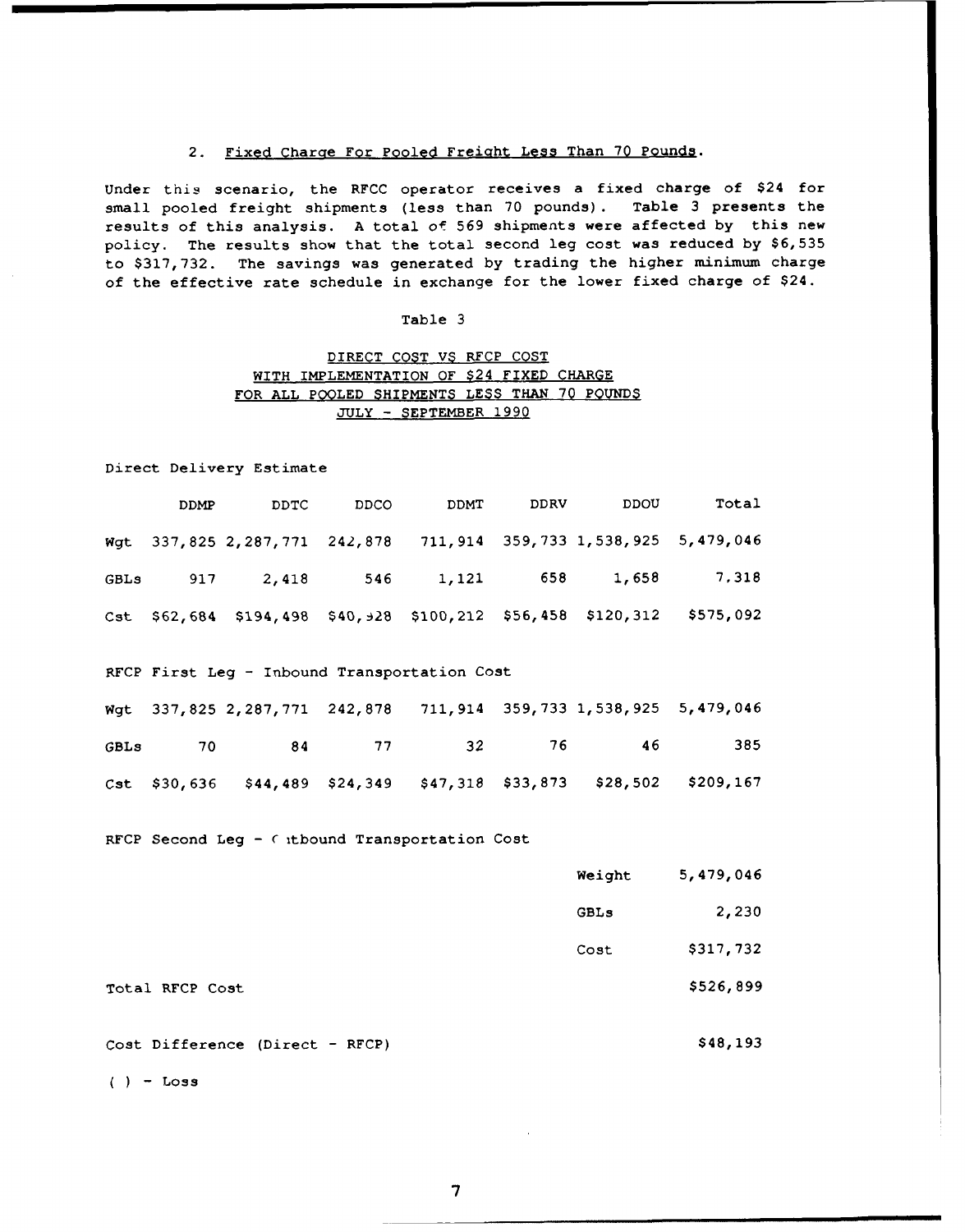## 3. Cost Results for Last Quarter of 1990 with Implementation of Round-Robin and a Fixed Charge for Pooled Freight Less Than 70 Pounds.

This scenario builds on the earlier scenario in which cost results were analyzed for the last quarter of 1990 to determine if the principal portion of the savings accrued at this tim-. The purpose of the round-robin is to reduce the first leg cost of the PFCP. Shipments to the RFCC are consolidated at the depot for one week or until a truckload is reached. The carrier transports this load of consolidated freight to the RFCC once per week for a fixed charge and returns to the depot with a load of vendor freight. The vendor freight is composed of shipments collected at the RFCC destined for customers located in that depot's region. At present three depots are participating in the roundrobin: DDMT, DDRV and DDMP. The fixed charge for the weekly shipment to the RFCC is: \$1,619 for DDMT, \$2,329 for DDMP, and \$2,349 for DDRV. To reduce the second leg cost of RFCP the policy of giving the RFCC operator a fixed amount of \$24 for pooled freight less than 70 pounds was applied. The results of this analysis are shown in Table 4.

The total direct cost remains the same (\$575,092). The first leg cost of RFCP was reduced from \$209,167 to \$195,576. The round-robin program reduced the first leg cost at all three depots during this 3-month period. The second leg cost was reduced from \$324,267 to \$317,732. The net effect of these managerial actions was to iacrease savings from \$41,658 to \$61,784.

Assuming the volume of freight during this last quarter to be typical of the freight volume in all quarters, if the round-robin is implemented and if the fixed charge for small pooled shipments is in effect, then the projected potential annual savings of the pooling program at the Los Angeles RFCC is estimated to be \$247,136.

#### IV. CONCLUSIONS **AND** RECOMMENDATIONS.

#### A. Conclusions.

o The pooling program at the Los Angeles RFCC saved an estimated \$89,068 for the period January through September 1990.

Of the total estimated savings, \$41,658 occurred in the last three months of the study period.

o The fixed charge initiative for pooled freight less than 70 pounds would have increased the estimated savings for the last **3** months from \$41,658 to \$48,193.

Implementing both the round-robin and the fixed charge for the final 3 months of Fiscal Year 1990 would have increased the estimated savings from \$41,658 to \$61,784.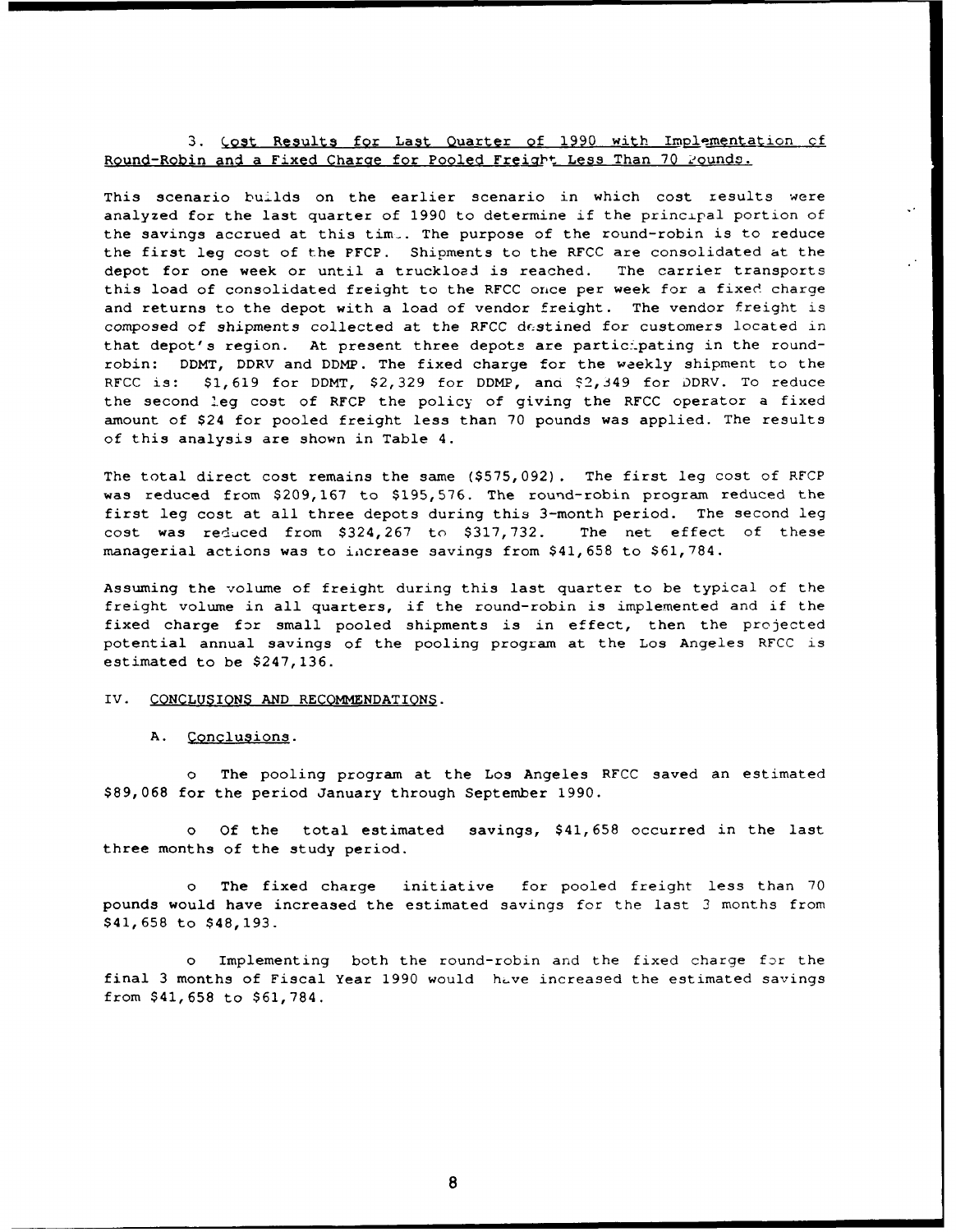## B. Recommendations.

**D** Continue RFCP pooling operations at the Los Angeles RFCC.

o Implement the \$24 fixed charge for small pooled freight.

o Implement the round-robin program.

o Conduct a follow-up study for the next 6-month period to veriry that RFCP pooling operations are continuing to save transportation dollars and specifically, to verify that the round-robin program is saving transportation dollars at all participating depots.

#### Table 4

## DIRECT COST **VS** RFCP COST WITH **IW** 'LEMENTATION OF BOTH **ROUND-** OBIN **AND** FIXED CHARGE FOR ALL POOLED SHIPMENTS **LESS THAN 70 POUNDS JULY -** SEPTEMBER **1990**

Direct Delivery Estimate

| DDMP | DDTC.                                                              | <b>DDCO</b> | DDMT | <b>DDRV</b> | DDOU                                                              | Total     |
|------|--------------------------------------------------------------------|-------------|------|-------------|-------------------------------------------------------------------|-----------|
|      |                                                                    |             |      |             | Wgt 337,825 2,237,771 242,878 711,914 359,733 1,538,925 5,479,046 |           |
|      |                                                                    |             |      |             | GBLs 917 2,418 546 1,121 656 1,658 7,318                          |           |
|      | Cst $$62,684$ $$194,498$ $$40,928$ $$100,212$ $$56,458$ $$120,312$ |             |      |             |                                                                   | \$575,092 |
|      |                                                                    |             |      |             |                                                                   |           |

## RFCP First Leg **-** Inbound Transportation Cost

|  |  |  | Wgt 337,825 2,287,771 242,878 711,914 359,733 1,538,925 5,479,046   |  |
|--|--|--|---------------------------------------------------------------------|--|
|  |  |  | GBLs 13 84 77 23 13 46 256                                          |  |
|  |  |  | Cst \$29,942 \$44,489 \$24,349 \$40,251 \$28,043 \$28,502 \$195,576 |  |

RFCP Second Leg **-** Outbound Transportation Cost

|                                 | Weight | 5,479,046 |
|---------------------------------|--------|-----------|
|                                 | GBLs   | 2.230     |
|                                 | Cost   | \$317,732 |
| Total RFCP Cost                 |        | \$513,308 |
| Cost Difference (Direct - RFCP) |        | \$61,784  |

 $()$  - Loss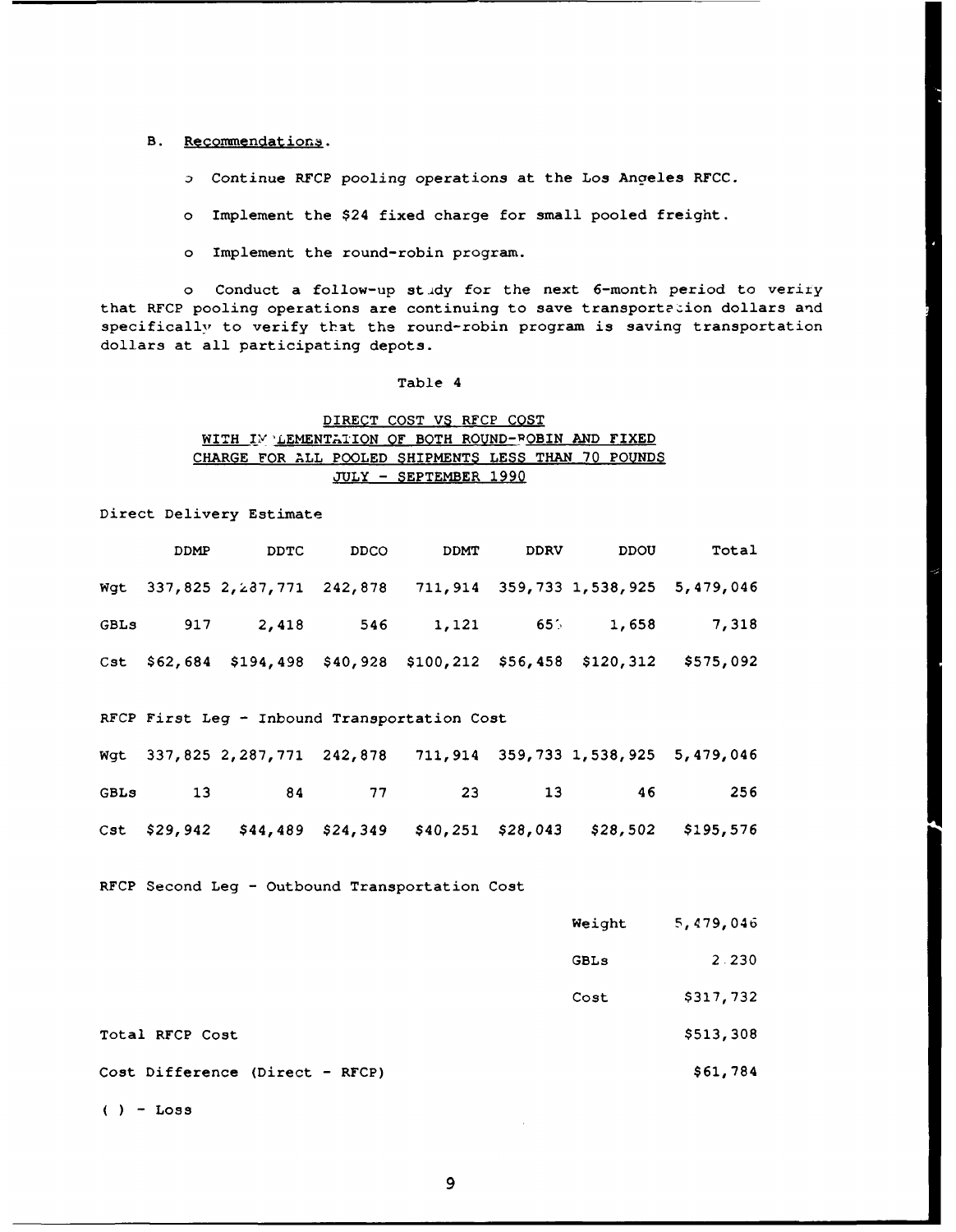# APPENDIX **A**

# Distribution of Pooled Shipment Weight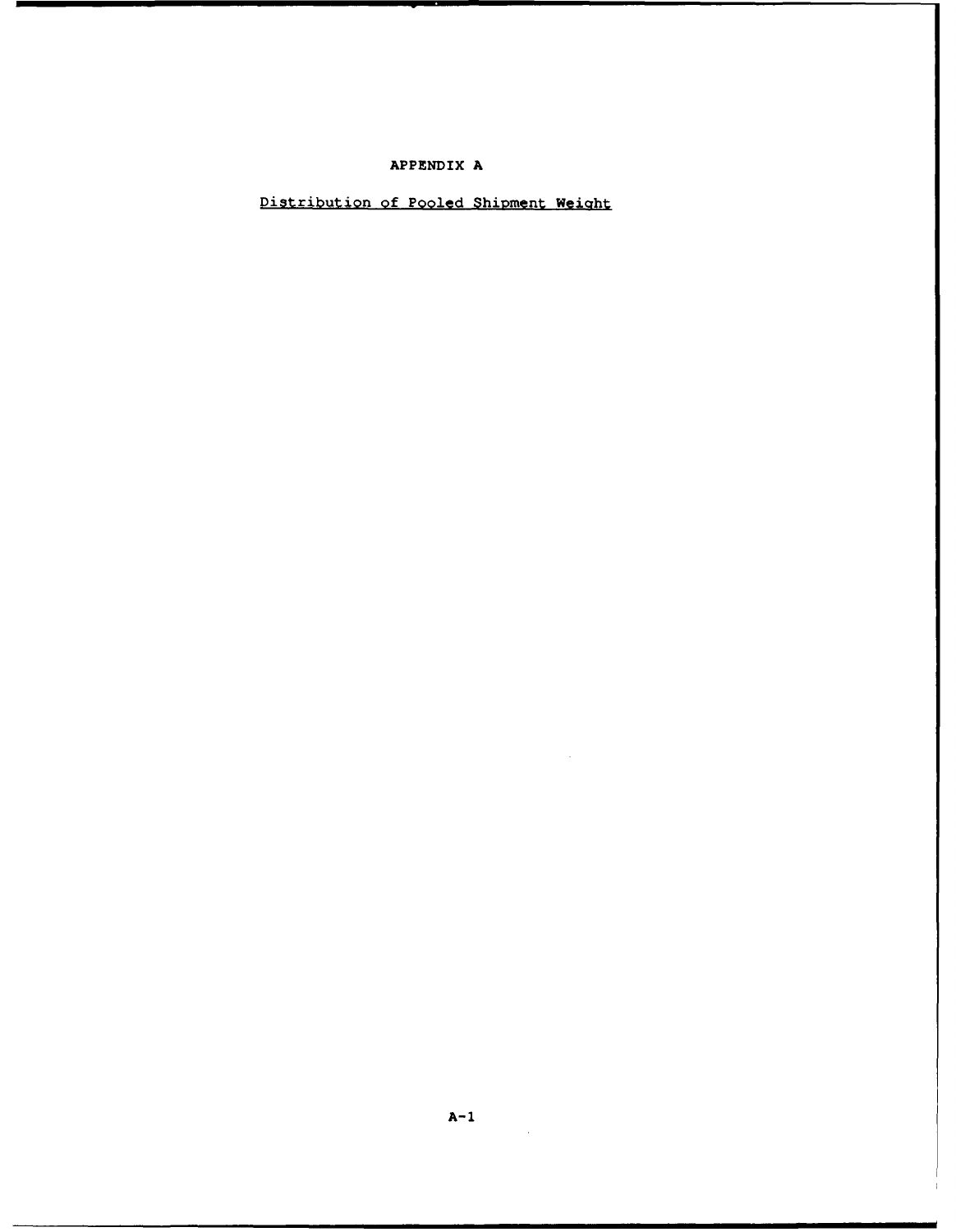# Table A-I

# Distribution of Pooled Weight By Weight Category Los Angeles RFCC July - December 1989

 $\ddot{\phantom{a}}$ 

| Weight<br>Category | <b>GBL</b><br>Weight | Percent of<br>All Weight | Number<br><b>GBLS</b> | Percent of<br>All GBLS |
|--------------------|----------------------|--------------------------|-----------------------|------------------------|
| Min                | 129,924              | 1.54%                    | 1,756                 | 35.37%                 |
| 200                | 258,213              | 3.07%                    | 796                   | 16.04%                 |
| 500                | 455,345              | 5.41%                    | 640                   | 12.89%                 |
| 1 K                | 845,225              | 10.05%                   | 585                   | 11.78%                 |
| 2 K                | 2,214,481            | 26.32%                   | 692                   | 13.94%                 |
| 5 K                | 2,428,511            | 28.86%                   | 352                   | 7.09%                  |
| 10 K               | 1,706,962            | 20.29%                   | 129                   | 2.60%                  |
| 20K                | 232,291              | 2.76%                    | 10                    | 0.20%                  |
| 30 K               | 142,656              | 1.70%                    | 4                     | 0.08%                  |
| Total              | 8,413,608            | 100.00%                  | 4,964                 | 100.00%                |

 $A-2$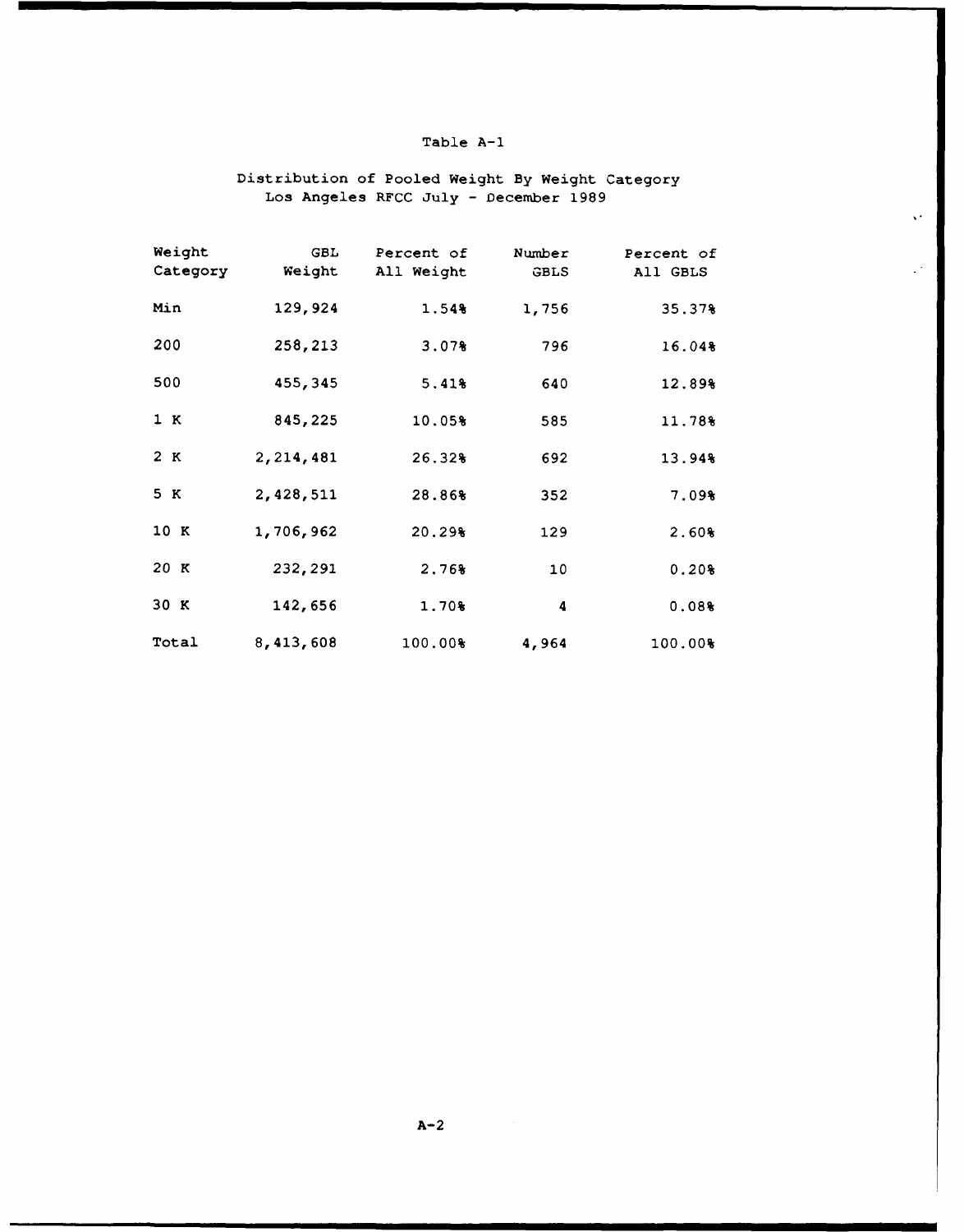## Table **A-2**

Distribution of Pooled Weight By Weight Category Los Angeles RFCC January - September 1990

| Weight<br>Category | GBL<br>Weight | Percent of<br>All Weight | Number<br><b>GBLS</b> | Percent of<br>All GBLS |
|--------------------|---------------|--------------------------|-----------------------|------------------------|
| Min                | 205,871       | 1.37%                    | 3,274                 | 42.64%                 |
| 200                | 353,963       | 2.35%                    | 1,097                 | 14.29%                 |
| 500                | 573,237       | 3.81%                    | 803                   | 10.46%                 |
| 1 K                | 990,504       | 6.58%                    | 699                   | 9.10%                  |
| 2 K                | 2,736,038     | 18.18%                   | 843                   | 10.98%                 |
| 5 K                | 4, 147, 715   | 27.56%                   | 586                   | 7.63%                  |
| 10 K               | 4,120,338     | 27.38%                   | 309                   | 4.02%                  |
| 20 K               | 1,206,770     | 8.02%                    | 50                    | 0.65%                  |
| 30 K               | 344,499       | 2.29%                    | 10                    | 0.13%                  |
| 40 K               | 368,342       | 2.45%                    | 8                     | 0.10%                  |
| Total              | 15,047,277    | 100.00%                  | 7,679                 | 100.00%                |